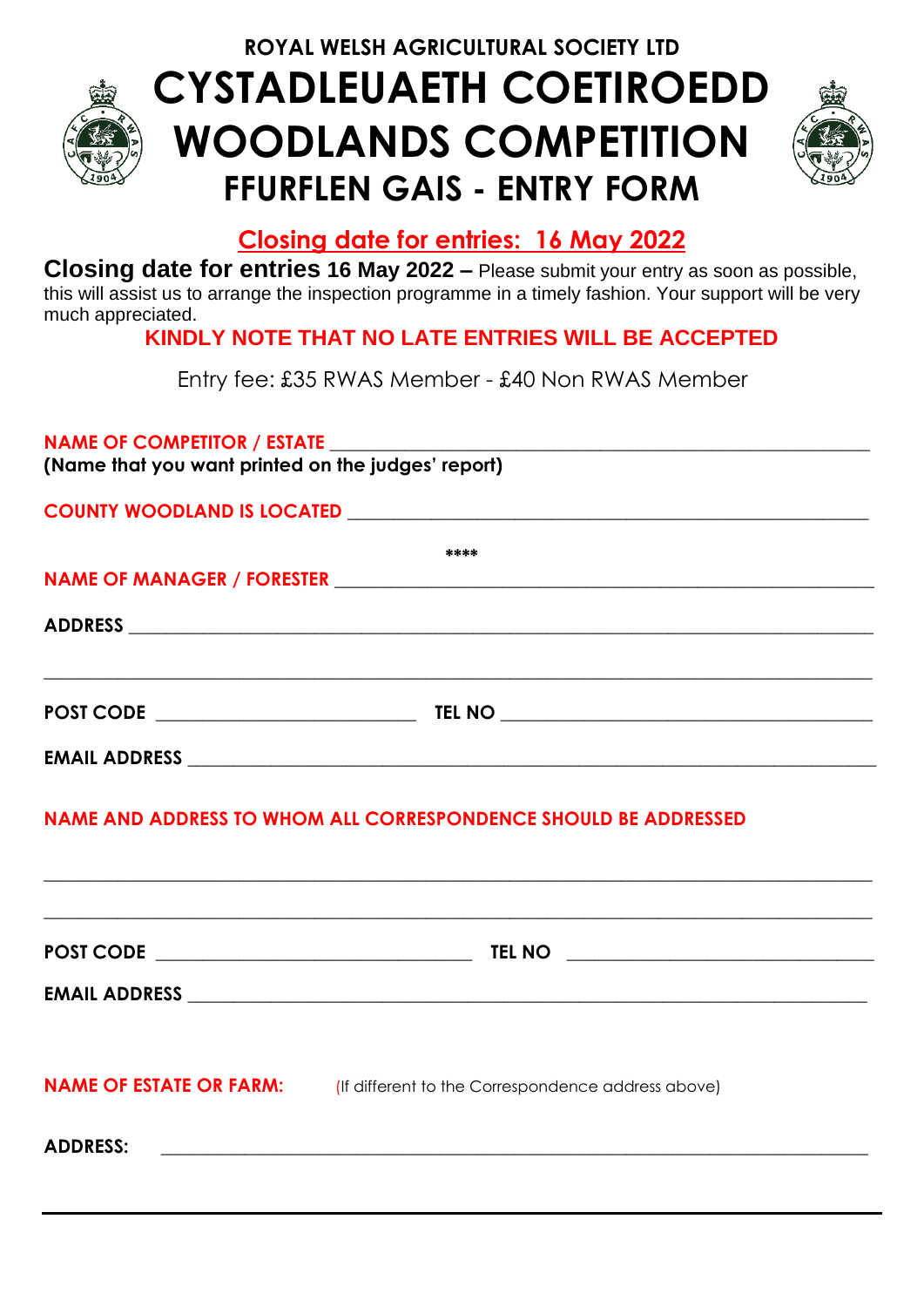### **PART 1 - BEST MANAGED WOODLANDS – Compulsory Section**

Woodland Class 1 - Best Managed Woodlands 1 - 15 Hectares Woodland Class 2 - Best Managed Woodlands 16 – 50 Hectares Woodland Class 3 - Best Managed Woodlands 51 – 200 Hectares Woodland Class 4 - Best Managed Woodlands Over 200 Hectares

| <b>WOODLAND</b><br><b>CLASS</b> | <b>NAME OF WOODLANDS or ESTATE</b> | <b>Area</b><br><b>Hectares</b> | <b>Number of Blocks/Woods</b> |
|---------------------------------|------------------------------------|--------------------------------|-------------------------------|
|                                 | <b>Coed Mawr Estate</b>            | 75                             |                               |
|                                 |                                    |                                |                               |
|                                 |                                    |                                |                               |
|                                 |                                    |                                |                               |

 **Please tick.**

**Farm Woodland - If the woodlands are managed as part of an Agricultural Business.**

## **PART 2 - BEST MANAGED STAND or COMPARTMENT – Optional Section**

| <b>STAND</b><br><b>CLASS</b> | Please choose which area/s of your woodland you<br>would like to be judged               | <b>Compartment Number</b><br>or Name | Area<br><b>Hectares</b> |
|------------------------------|------------------------------------------------------------------------------------------|--------------------------------------|-------------------------|
| $\mathbf C$                  | Wood or stand containing over 50% broadleaves,<br>over 40 years old.<br>EXAMPLE          | 15 <sub>b</sub><br><b>Fox Covert</b> | 3.2                     |
| A                            | Wood of new or restocked planting containing<br>over 50% broadleaves under 10 years old. |                                      |                         |
| B                            | Wood or stand containing over 50% broadleaves,<br>over 10 & under 40 years old.          |                                      |                         |
| C                            | Wood or stand containing over 50% broadleaves,<br>over 40 years old.                     |                                      |                         |
| D                            | Wood of new or restocked planting containing<br>over 50% conifers under 10 years old.    |                                      |                         |
| Е                            | Wood or stand containing over 50% conifers, over<br>10 & under 30 years old.             |                                      |                         |
| F                            | Wood or stand containing 50% conifers, over 30<br>years old.                             |                                      |                         |
| G                            | Area managed using low impact silvicultural<br>system of any species.                    |                                      |                         |
| н                            | A Community Woodland OR a Woodland<br>providing enhanced Public Access facilities        |                                      |                         |

### **Meeting Place \_\_\_\_\_\_\_\_\_\_\_\_\_\_\_\_\_\_\_\_\_\_\_\_\_\_\_\_\_\_\_\_\_\_\_\_\_\_\_\_\_\_\_\_\_\_\_\_\_\_\_\_\_\_\_\_\_\_\_\_\_\_\_**

**Contact name and number for site visit \_\_\_\_\_\_\_\_\_\_\_\_\_\_\_\_\_\_\_\_\_\_\_\_\_\_\_\_\_\_\_\_\_**